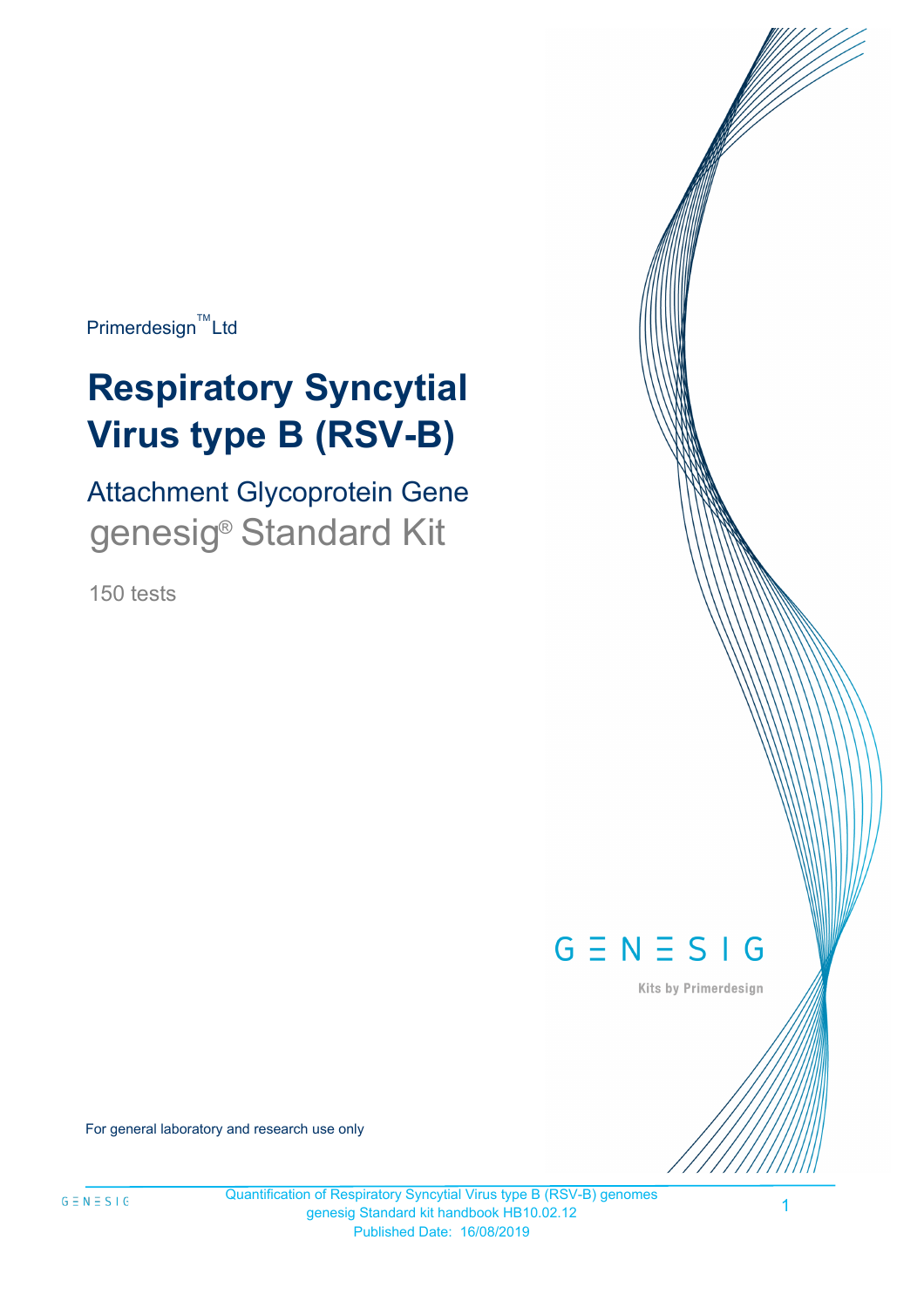# Introduction to Respiratory Syncytial Virus type B (RSV-B)

Human respiratory syncytial virus (RSV) is a negative sense, single-stranded RNA virus of the family Paramyxoviridae, which includes common respiratory viruses such as those causing measles and mumps. RSV is a member of the paramyxovirus subfamily Pneumovirinae.

RSV causes respiratory tract infections in patients of all ages. It is the major cause of lower respiratory tract infection during infancy and childhood. In temperate climates there is an annual epidemic during the winter months. In tropical climates, infection is most common during the rainy season. In the United States, 60% of infants are infected during their first RSV season, and nearly all children will have been infected with the virus by 2-3 years of age. Natural infection with RSV does not induce protective immunity, and thus people can be infected multiple times. Sometimes an infant can become symptomatically infected more than once even within a single RSV season. More recently, severe RSV infections have increasingly been found among elderly patients as well.

For most people, RSV produces only mild symptoms, often indistinguishable from common colds and minor illnesses. RSV is also a common cause of pneumonia for young children. For some children, RSV can cause bronchiolitis, leading to severe respiratory illness requiring hospitalization and, rarely, causing death. This is more likely to occur in patients that are immunocompromised or infants born prematurely.

Recurrent wheezing and asthma are more common among individuals who suffered severe RSV infection during the first few months of life than among controls; whether RSV infection sets up a process that leads to recurrent wheezing or whether those already predisposed to asthma are more likely to become severely ill with RSV is a matter of considerable debate.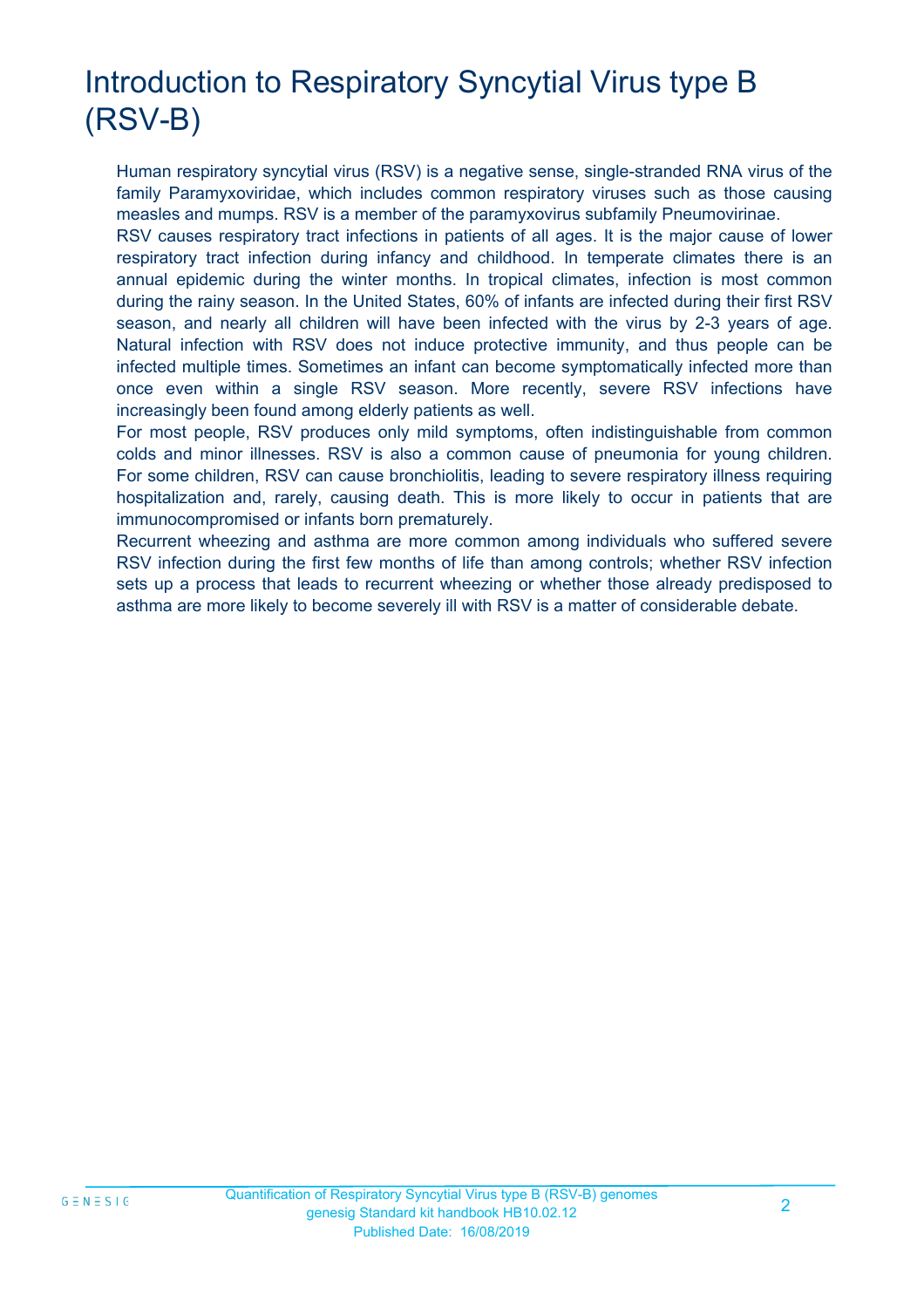# **Specificity**

The Primerdesign genesig Kit for Respiratory Syncytial Virus type B (RSV-B) (RSV-B) genomes is designed for the in vitro quantification of RSV-B genomes. The kit is designed to have a broad detection profile. Specifically, the primers represent 100% homology with over 95% of the NCBI database reference sequences available at the time of design.

The dynamics of genetic variation means that new sequence information may become available after the initial design. Primerdesign periodically reviews the detection profiles of our kits and when required releases new versions.

Assays are designed to specifically detect the query target(s) at the >95% homology and identity level in silico and to prevent detection of any off-target sequences (unless specified).

The dynamics of genetic variation means that new sequence information may become available after the initial design. Primerdesign periodically reviews the detection profiles of our kits and when required releases new versions.

If you require further information, or have a specific question about the detection profile of this kit then please send an e.mail to enquiry@primerdesign.co.uk and our bioinformatics team will answer your question.

If you require further information, or have a specific question about the detection profile of this kit then please send an e.mail to enquiry@primerdesign.co.uk and our bioinformatics team will answer your question.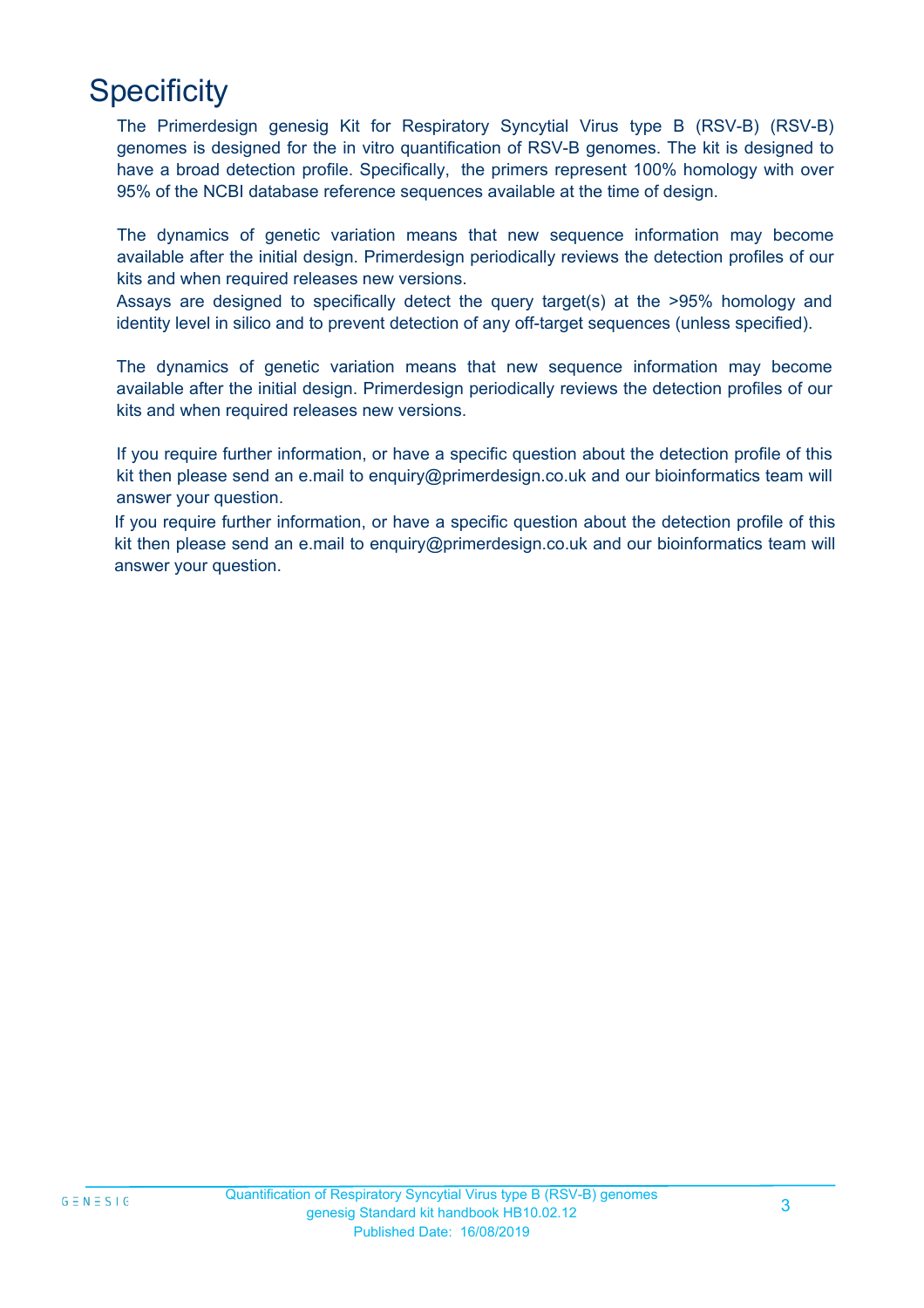# Kit contents

- **RSV-B specific primer/probe mix (150 reactions BROWN)** FAM labelled
- **RSV-B positive control template (for Standard curve RED)**
- **RNase/DNase free water (WHITE)** for resuspension of primer/probe mixes
- **Template preparation buffer (YELLOW)** for resuspension of positive control template and standard curve preparation

# **Reagents and equipment to be supplied by the user**

#### **Real-time PCR Instrument**

#### **Extraction kit**

This kit is recommended for use with genesig Easy DNA/RNA Extraction kit. However, it is designed to work well with all processes that yield high quality RNA and DNA with minimal PCR inhibitors.

**oasigTM lyophilised OneStep or Precision**®**PLUS OneStep 2X RT-qPCR Master Mix** Contains complete OneStep RT-qPCR master mix

**Pipettors and Tips**

**Vortex and centrifuge**

**Thin walled 1.5 ml PCR reaction tubes**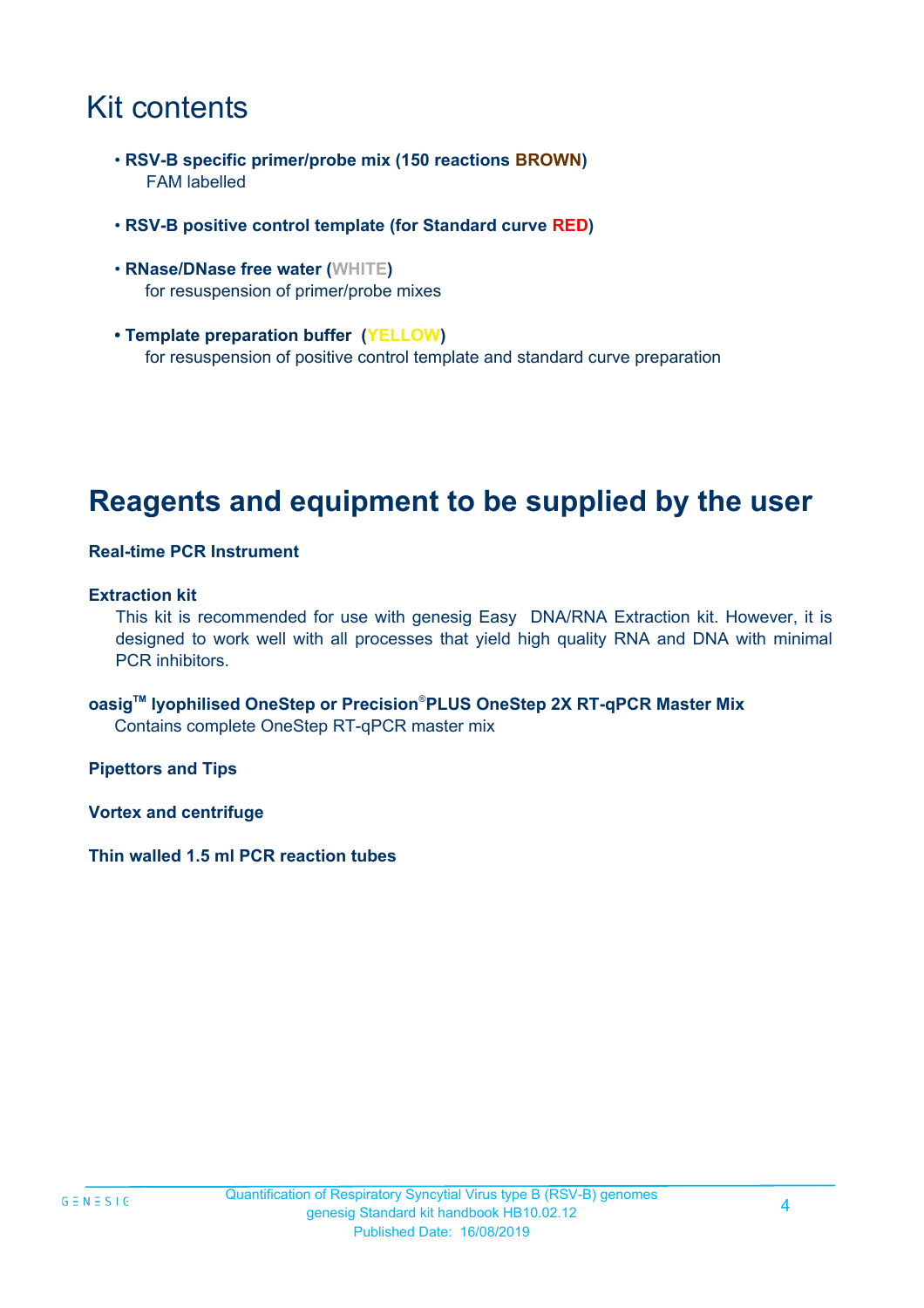### Kit storage and stability

This kit is stable at room temperature but should be stored at -20ºC on arrival. Once the lyophilised components have been resuspended they should not be exposed to temperatures above -20°C for longer than 30 minutes at a time and unnecessary repeated freeze/thawing should be avoided. The kit is stable for six months from the date of resuspension under these circumstances.

If a standard curve dilution series is prepared this can be stored frozen for an extended period. If you see any degradation in this serial dilution a fresh standard curve can be prepared from the positive control.

Primerdesign does not recommend using the kit after the expiry date stated on the pack.

### Suitable sample material

All kinds of sample material suited for PCR amplification can be used. Please ensure the samples are suitable in terms of purity, concentration, and RNA/DNA integrity. Always run at least one negative control with the samples. To prepare a negative-control, replace the template RNA sample with RNase/DNase free water.

### Dynamic range of test

Under optimal PCR conditions genesig RSV-B detection kits have very high priming efficiencies of >90% and can detect less than 100 copies of target template.

### Notices and disclaimers

This product is developed, designed and sold for research purposes only. It is not intended for human diagnostic or drug purposes or to be administered to humans unless clearly expressed for that purpose by the Food and Drug Administration in the USA or the appropriate regulatory authorities in the country of use. During the warranty period Primerdesign genesig detection kits allow precise and reproducible data recovery combined with excellent sensitivity. For data obtained by violation to the general GLP guidelines and the manufacturer's recommendations the right to claim under guarantee is expired. PCR is a proprietary technology covered by several US and foreign patents. These patents are owned by Roche Molecular Systems Inc. and have been sub-licensed by PE Corporation in certain fields. Depending on your specific application you may need a license from Roche or PE to practice PCR. Additional information on purchasing licenses to practice the PCR process may be obtained by contacting the Director of Licensing at Roche Molecular Systems, 1145 Atlantic Avenue, Alameda, CA 94501 or Applied Biosystems business group of the Applera Corporation, 850 Lincoln Centre Drive, Foster City, CA 94404. In addition, the 5' nuclease assay and other homogeneous amplification methods used in connection with the PCR process may be covered by U.S. Patents 5,210,015 and 5,487,972, owned by Roche Molecular Systems, Inc, and by U.S. Patent 5,538,848, owned by The Perkin-Elmer Corporation.

### **Trademarks**

Primerdesign™ is a trademark of Primerdesign Ltd.

genesig $^\circledR$  is a registered trademark of Primerdesign Ltd.

The PCR process is covered by US Patents 4,683,195, and 4,683,202 and foreign equivalents owned by Hoffmann-La Roche AG. BI, ABI PRISM® GeneAmp® and MicroAmp® are registered trademarks of the Applera Genomics (Applied Biosystems Corporation). BIOMEK® is a registered trademark of Beckman Instruments, Inc.; iCycler™ is a registered trademark of Bio-Rad Laboratories, Rotor-Gene is a trademark of Corbett Research. LightCycler™ is a registered trademark of the Idaho Technology Inc. GeneAmp®, TaqMan® and AmpliTaqGold® are registered trademarks of Roche Molecular Systems, Inc., The purchase of the Primerdesign™ reagents cannot be construed as an authorization or implicit license to practice PCR under any patents held by Hoffmann-LaRoche Inc.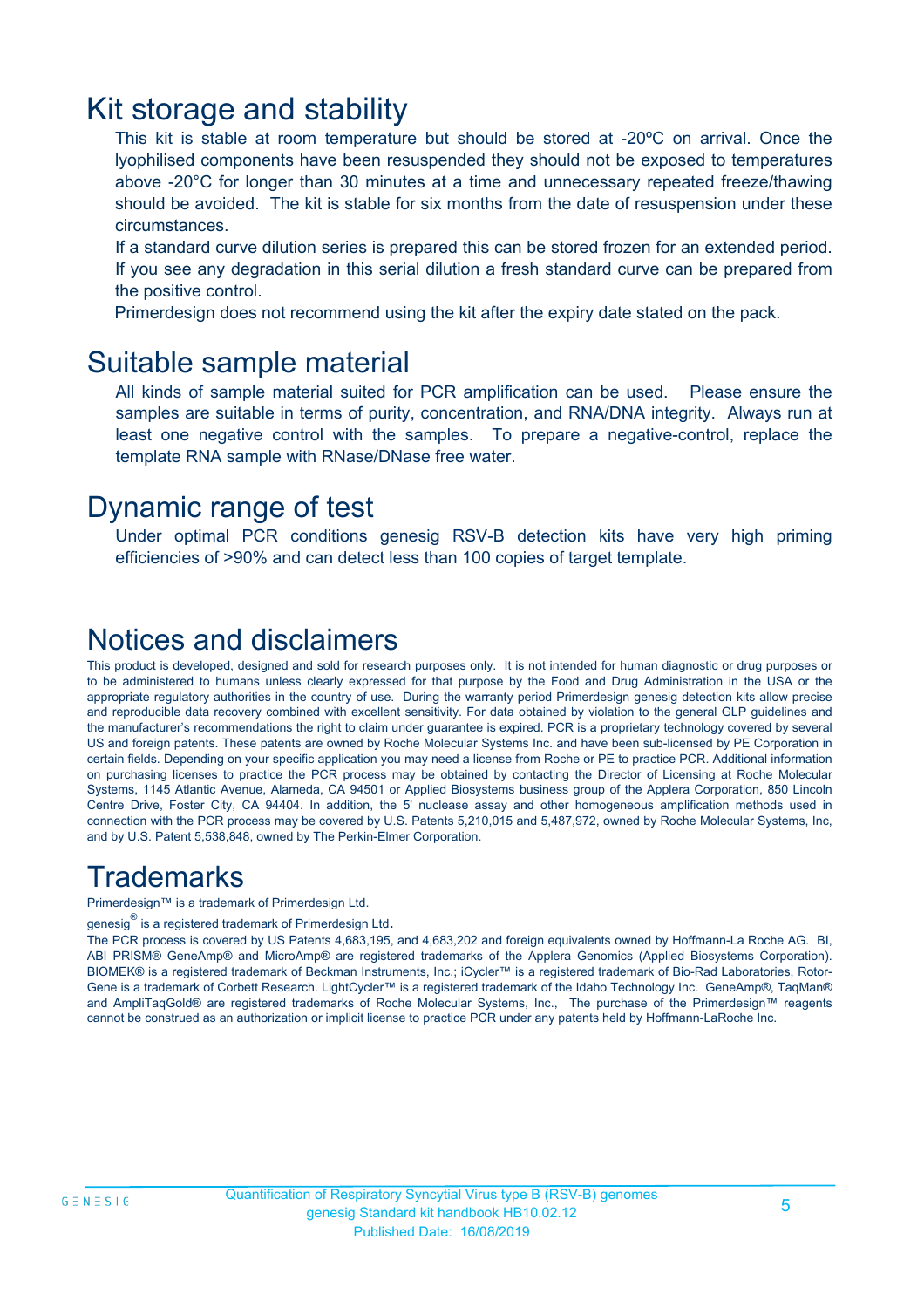# Principles of the test

#### **Real-time PCR**

A RSV-B specific primer and probe mix is provided and this can be detected through the FAM channel.

The primer and probe mix provided exploits the so-called TaqMan® principle. During PCR amplification, forward and reverse primers hybridize to the RSV-B cDNA. A fluorogenic probe is included in the same reaction mixture which consists of a DNA probe labeled with a 5`-dye and a 3`-quencher. During PCR amplification, the probe is cleaved and the reporter dye and quencher are separated. The resulting increase in fluorescence can be detected on a range of qPCR platforms.

#### **Positive control**

For copy number determination and as a positive control for the PCR set up, the kit contains a positive control template. This can be used to generate a standard curve of RSV-B copy number / Cq value. Alternatively the positive control can be used at a single dilution where full quantitative analysis of the samples is not required. Each time the kit is used, at least one positive control reaction must be included in the run. A positive result indicates that the primers and probes for detecting the target RSV-B gene worked properly in that particular experimental scenario. If a negative result is obtained the test results are invalid and must be repeated. Care should be taken to ensure that the positive control does not contaminate any other kit component which would lead to false-positive results. This can be achieved by handling this component in a Post PCR environment. Care should also be taken to avoid crosscontamination of other samples when adding the positive control to the run. This can be avoided by sealing all other samples and negative controls before pipetting the positive control into the positive control well.

#### **Negative control**

To validate any positive findings a negative control reaction should be included every time the kit is used. For this reaction the RNase/DNase free water should be used instead of template. A negative result indicates that the reagents have not become contaminated while setting up the run.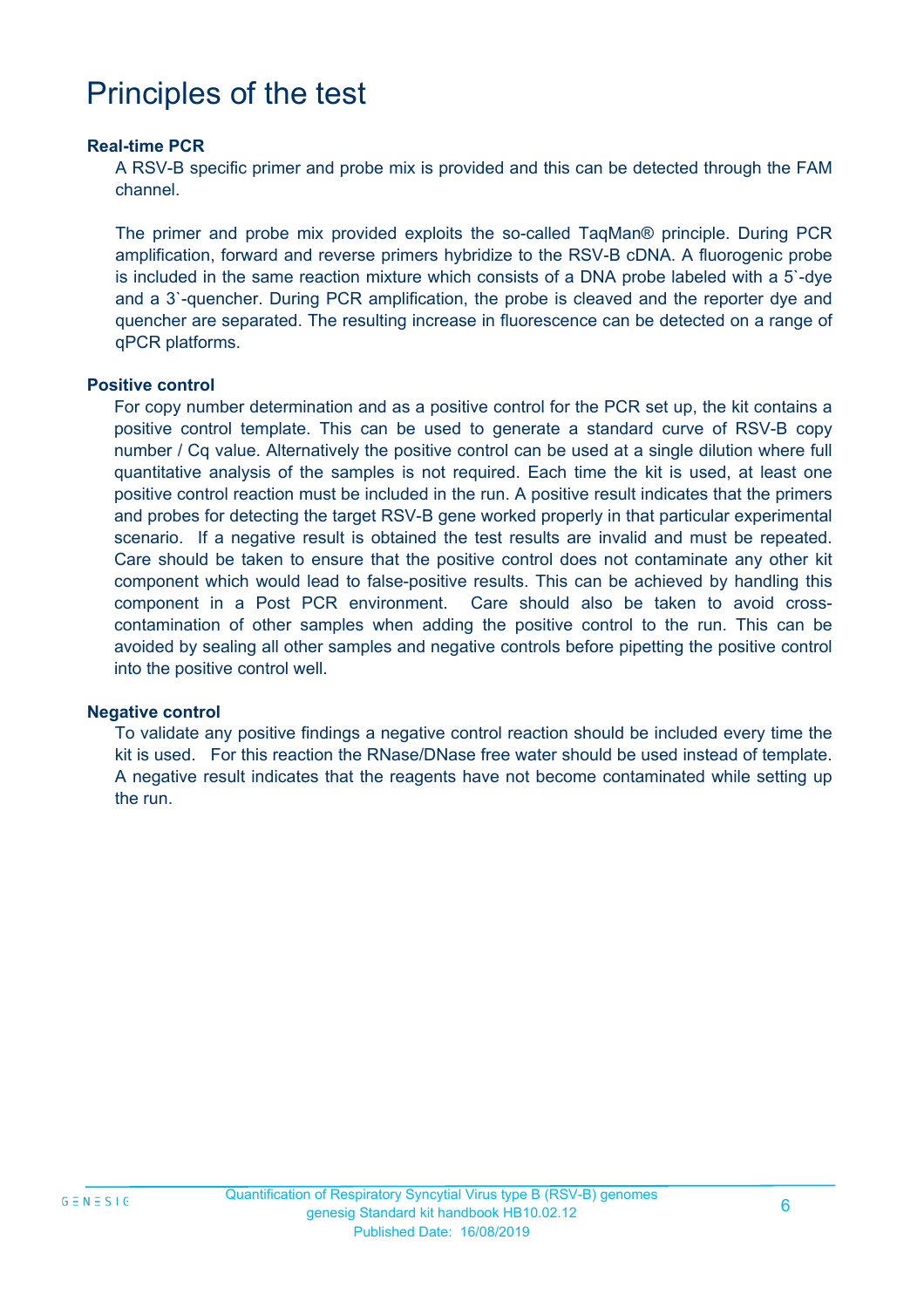### Resuspension protocol

To minimize the risk of contamination with foreign DNA, we recommend that all pipetting be performed in a PCR clean environment. Ideally this would be a designated PCR lab or PCR cabinet. Filter tips are recommended for all pipetting steps.

#### **1. Pulse-spin each tube in a centrifuge before opening.**

This will ensure lyophilised primer and probe mix is in the base of the tube and is not spilt upon opening the tube.

**2. Resuspend the kit components in the RNase/DNase free water supplied, according to the table below:**

To ensure complete resuspension, vortex each tube thoroughly.

| Component - resuspend in water | <b>Volume</b> |
|--------------------------------|---------------|
| <b>Pre-PCR pack</b>            |               |
| RSV-B primer/probe mix (BROWN) | 165 ul        |

#### **3. Resuspend the positive control template in the template preparation buffer supplied, according to the table below:**

To ensure complete resuspension, vortex the tube thoroughly.

| Component - resuspend in template preparation buffer |                  |  |
|------------------------------------------------------|------------------|--|
| <b>Post-PCR heat-sealed foil</b>                     |                  |  |
| RSV-B Positive Control Template (RED) *              | .500 µl <i>'</i> |  |

\* This component contains high copy number template and is a VERY significant contamination risk. It must be opened and handled in a separate laboratory environment, away from the other components.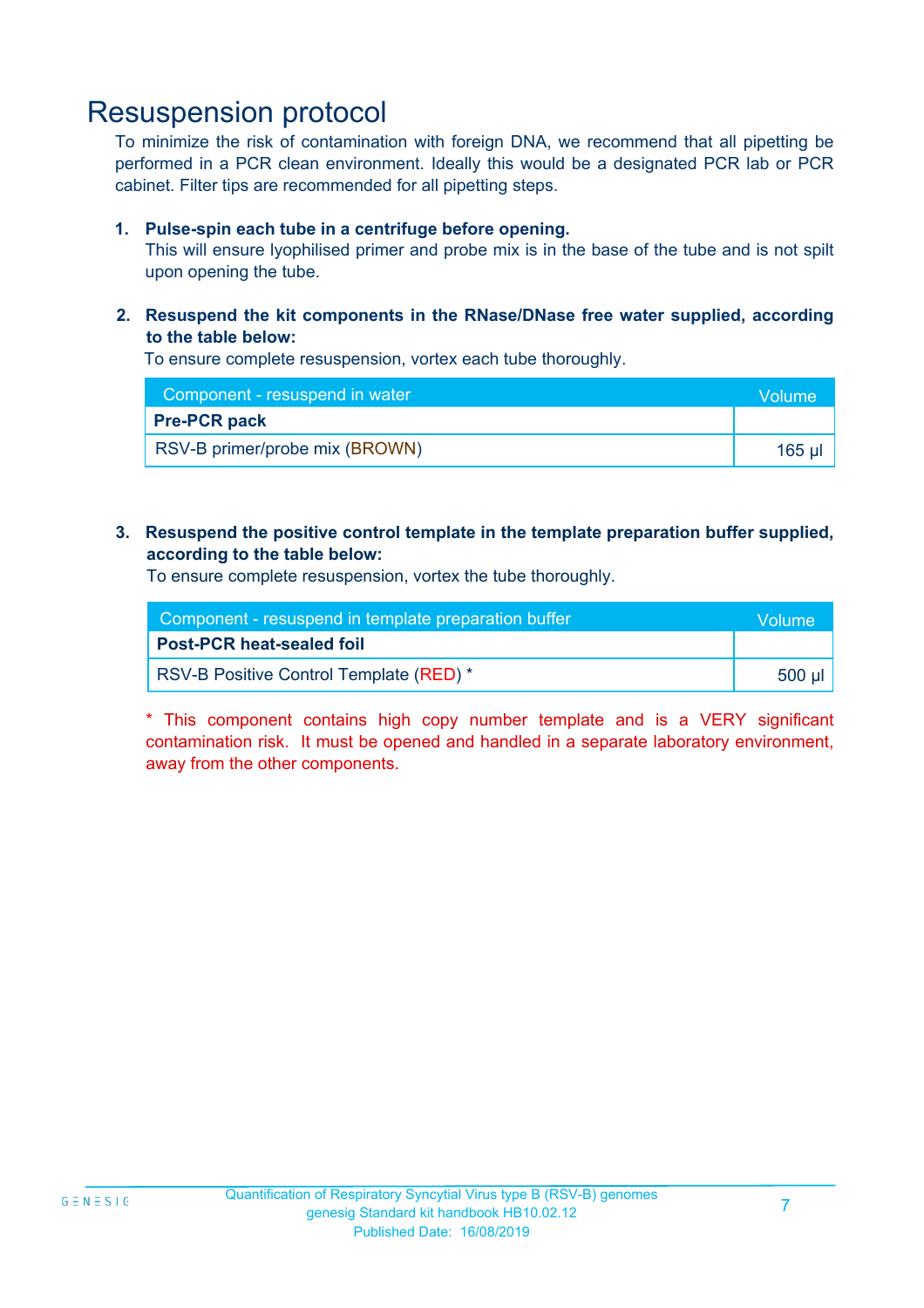# OneStep RT-qPCR detection protocol

A OneStep approach combining the reverse transcription and amplification in a single closed tube is the preferred method. If, however, a two step approach is required see page 10.

#### **For optimum performance and sensitivity.**

All pipetting steps and experimental plate set up should be performed on ice. After the plate is poured proceed immediately to the OneStep amplification protocol. Prolonged incubation of reaction mixes at room temperature can lead to PCR artifacts that reduce the sensitivity of detection.

#### **1. For each RNA sample prepare a reaction mix according to the table below:** Include sufficient reactions for positive and negative controls.

| Component                                                    | Volume       |
|--------------------------------------------------------------|--------------|
| oasig OneStep or PrecisionPLUS OneStep 2X RT-qPCR Master Mix | $10 \mu$     |
| RSV-B primer/probe mix (BROWN)                               | 1 µl         |
| <b>RNase/DNase free water (WHITE)</b>                        | $4 \mu$      |
| <b>Final Volume</b>                                          | <u>15 µl</u> |

- **2. Pipette 15µl of this mix into each well according to your qPCR experimental plate set up.**
- **3. Pipette 5µl of RNA template into each well, according to your experimental plate set up.**

For negative control wells use 5µl of RNase/DNase free water. The final volume in each well is 20ul.

**4. If a standard curve is included for quantitative analysis prepare a reaction mix according to the table below:**

| Component                                                    | Volume   |
|--------------------------------------------------------------|----------|
| oasig OneStep or PrecisionPLUS OneStep 2X RT-qPCR Master Mix | $10 \mu$ |
| RSV-B primer/probe mix (BROWN)                               | 1 µl     |
| <b>RNase/DNase free water (WHITE)</b>                        | 4 µl     |
| <b>Final Volume</b>                                          | $15$ µ   |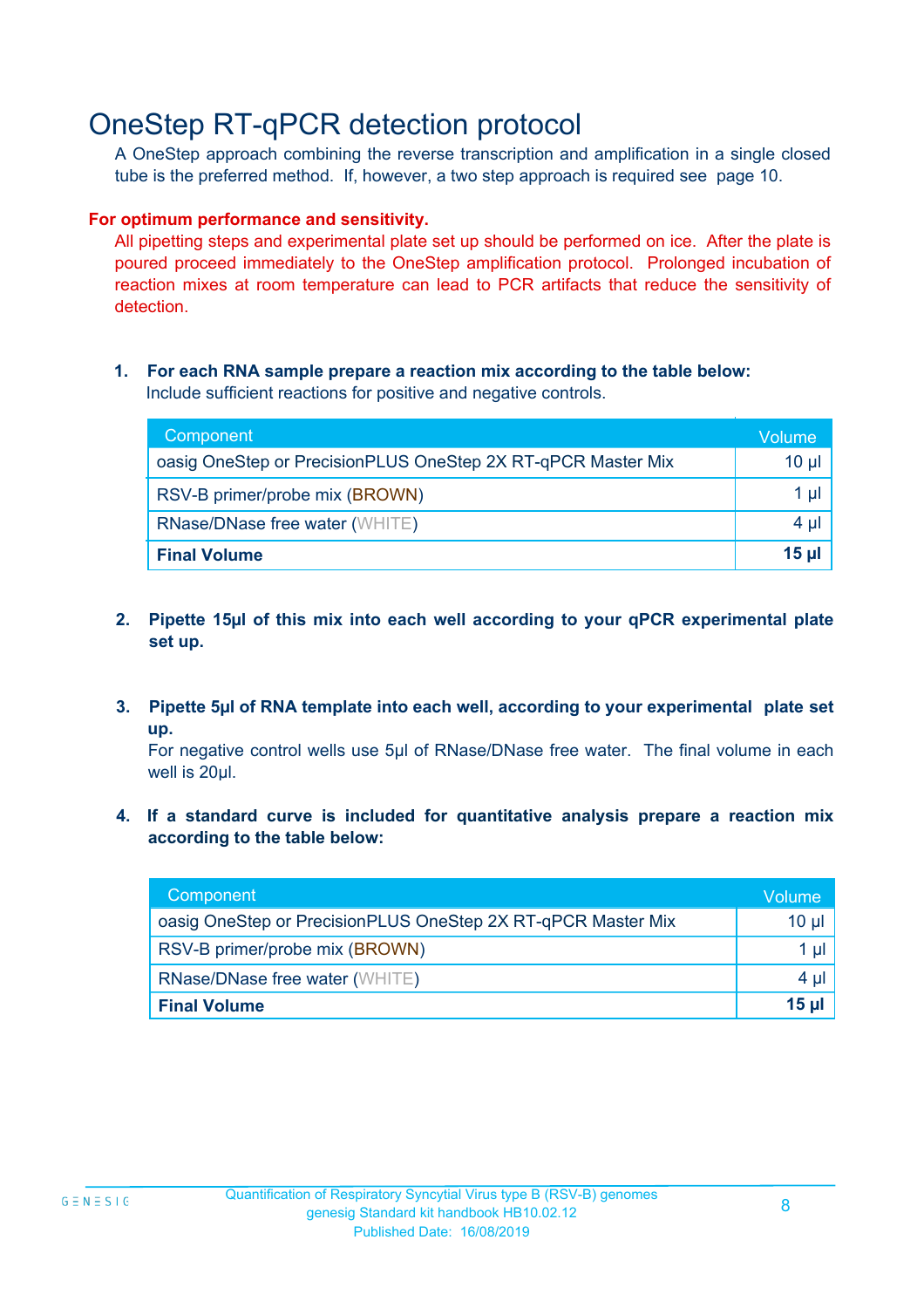#### **5. Preparation of standard curve dilution series**

- 1) Pipette 90µl of template preparation buffer into 5 tubes and label 2-6
- 2) Pipette 10µl of Positive Control Template (RED) into tube 2
- 3) Vortex thoroughly
- 4) Change pipette tip and pipette 10µl from tube 2 into tube 3
- 5) Vortex thoroughly

Repeat steps 4 and 5 to complete the dilution series

| <b>Standard Curve</b>         | <b>Copy Number</b>     |
|-------------------------------|------------------------|
| Tube 1 Positive control (RED) | $2 \times 10^5$ per µl |
| Tube 2                        | $2 \times 10^4$ per µl |
| Tube 3                        | $2 \times 10^3$ per µl |
| Tube 4                        | $2 \times 10^2$ per µl |
| Tube 5                        | 20 per $\mu$           |
| Tube 6                        | 2 per µl               |

**6. Pipette 5µl of standard template into each well for the standard curve according to your plate set up**

The final volume in each well is 20µl.

# OneStep RT-qPCR amplification protocol

Amplification conditions using oasig OneStep or PrecisionPLUS OneStep 2X RT-qPCR Master Mix.

|             | <b>Step</b>                  | <b>Time</b>      | <b>Temp</b>    |
|-------------|------------------------------|------------------|----------------|
|             | <b>Reverse Transcription</b> | $10 \text{ min}$ | $55^{\circ}$ C |
|             | <b>Enzyme activation</b>     | 2 min            | $95^{\circ}$ C |
| Cycling x50 | <b>Denaturation</b>          | 10 <sub>s</sub>  | $95^{\circ}$ C |
|             | <b>DATA COLLECTION *</b>     | 60 s             | $60^{\circ}$ C |

\* Fluorogenic data should be collected during this step through the FAM channel